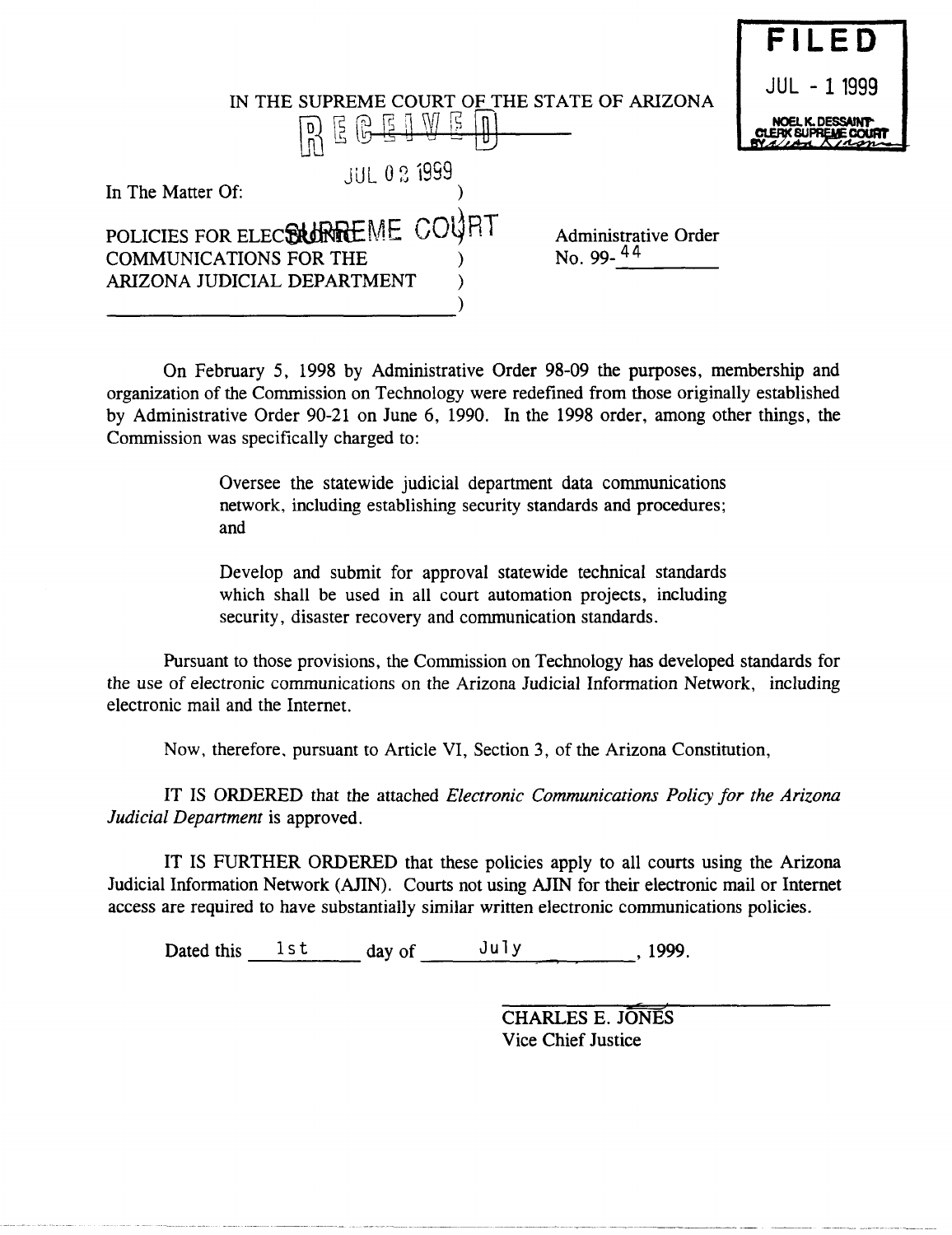#### ARIZONA JUDICIAL DEPARTMENT ELECTRONIC COMMUNICATIONS POLICY

#### I. INTRODUCTION

I.A. Description. This statement sets forth the Arizona Judicial Department's policy with regard to use of, access to, and management of electronic communications and Internet access. For purposes of this policy statement, "electronic communication" may include but is not limited to electronic mail (email), Internet services, voice mail, and facsimile messages that are sent or received by judicial officers, court employees, and other authorized users, and the network resources over which such communications are transmitted. "Internet" may include, but is not limited to, access to the World Wide Web.

#### I.B. Definitions.

(1) Appointing Authority

The "Appointing Authority" is the judge, clerk of court, administrator, or their designee who is designated to supervise authorized users.

(2) Users

"Users" refers to all court officials and employees who are users of the Arizona Judicial Information Network and also includes any non-court persons who are authorized users.

#### II. POLICY

II.A. Purpose: Electronic communications and Internet technology allow access to a broad range of ideas and information, and facilitates the exchange of ideas and information in a timely and efficient manner. The Arizona Judicial Department supports the use of electronic communications, networked information, and Internet resources to further its mission, and to foster communication and information exchange within the Court and the justice community. The purpose of this policy is to set forth the guidelines and mutual responsibilities for managing and using the Arizona Judicial Information Network's (AJIN) electronic communications resources and Internet access. The Administrative Office of the Courts is responsible for operating and managing the Arizona Judicial Information Network, electronic communications resources, and Internet access, and ensuring that AJIN's resources are used to support the business of the Court and the judicial branch through implementation of appropriate policies and procedures. AJIN users are expected to be cognizant of the rules and conventions that make these resources secure and efficient, and to use the resources in a responsible manner, consistent with the work-related, professional, and educational

1

•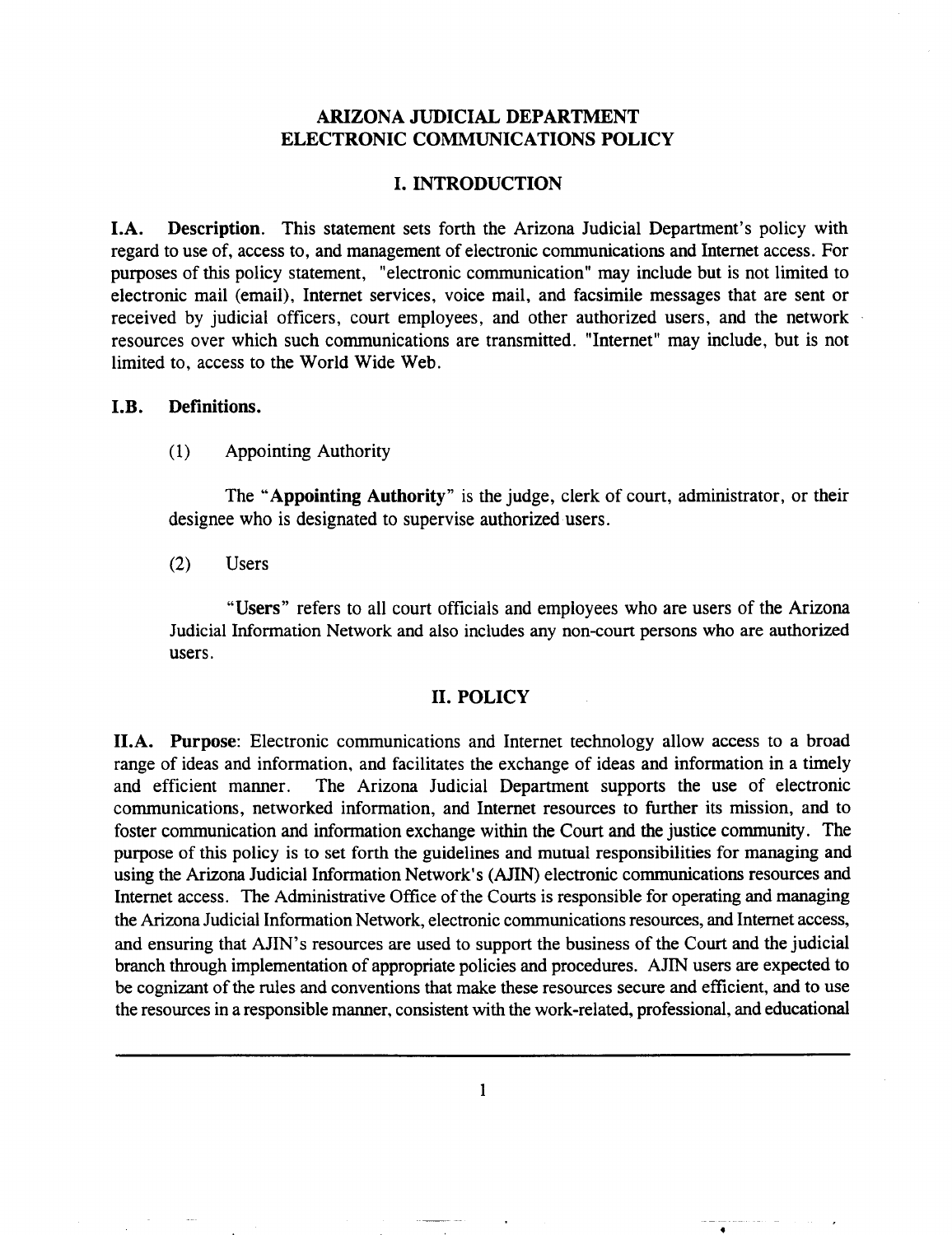purposes for which the Court provides these resources.

II.B. Persons Covered by This Policy. The policy applies to all users (including those who are not court employees) of the computer systems and networks of the Arizona Judicial Information Network, which is operated and managed by Administrative Office of the Courts.

II.C. Authorized Use. Authorized users shall use Court-provided electronic communications resources and Internet access responsibly, for purposes relating to the business of the Court and the judicial branch or enhancing the work environment of the Court, as set forth in this policy. Those authorized users who bring their own personal computers to work and access the Internet from those computers. as well as those who access email and the Internet from remote locations via any dial-up connection through AJIN, will be subject to these policies as well.

II.D. Relationship to Other Rules. Use of electronic communications and Internet resources is subject to all other rules governing the Arizona Judicial Department and court personnel, including the code of conduct, equal employment opportunity or sexual harassment policies and Supreme Court Rule 123 governing public access to court records. Each local court's policies and procedures may further clarify or provide for more restrictive access provisions of these policies for its staff. Statements in this policy regarding permissible and prohibited uses of electronic communications and the Internet are intended as additional guidelines and examples.

## III. RESPONSIBLE USE OF ELECTRONIC COMMUNICATIONS AND INTERNET RESOURCES.

## lILA. RESPONSIBLE USE OF ELECTRONIC COMMUNICATIONS.

III.A.1. Professionalism. Electronic communications shall be professional and business-like. Electronic mail messages. whether sent within the Judicial Department or outside the Judicial Department via wide area networks or the Internet, should withstand public scrutiny without embarrassment to the local court, the Judicial Department, other users, and the public, both as received by the original recipient and if forwarded beyond the original intended recipient.

III.A.2. Professional Use. It is permissible to use the Arizona Judicial Department's email systems for limited professional purposes. Approved professional uses may include participation in professional associations, continuing education, scholarly publication, communications with colleagues. and subscription to listservs, news groups or topical updating services related to the Court, the judicial branch, or a user's professional duties. Users subscribing to such services shall keep up with the mail received, regularly delete messages once read, learn the rules associated with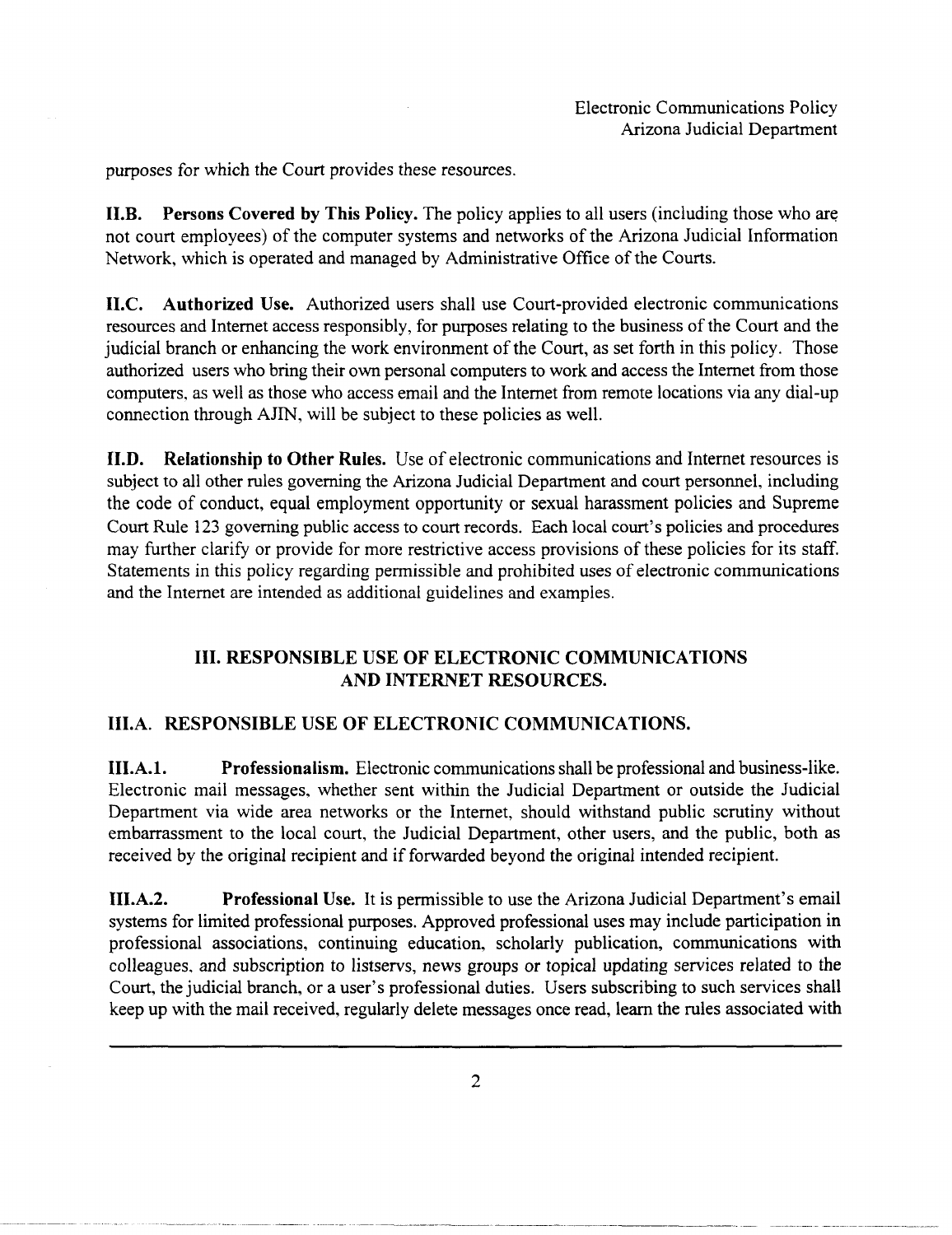Electronic Communications Policy Arizona Judicial Department

the service and know how to unsubscribe (both for ending participation and for absences such as vacation), and maintain a professional demeanor when posting to a list. Such use is, in all respects, subject to approval of the user's Appointing Authority.

#### III.A.3. Routine Use.

- a. Routine Business Use. Routine business use is permissible and may include: scheduling meetings; requests for information; the assignment of work tasks or clarification of assignments; notification of users' whereabouts, such as sick days or vacation requests.
- b. Routine Personal Use. Routine personal use is permissible and may include notifying family members of schedule changes, personal messages to co-workers, and other uses typically permitted to be communicated in or from the workplace in person or by telephone. Such use does not include uses requiring substantial expenditure of workplace time, uses for personal charitable or partisan political solicitations or campaigns, or uses that would otherwise violate court policies with regard to a user's time commitments or court equipment. It is the responsibility of the user sending such messages to ensure that the message is identified, either specifically or clearly by its content, as personal in nature, and not on behalf of the court. Such use is in all respects subject to approval of the user's Appointing Authority.

III.A.4. Official Use. Official communication is a communication pertaining to public business, which must be preserved as a record of official action or policy. Official communications may be transmitted via email as long as they are created and preserved in compliance with applicable record retention and destruction schedules.

#### I1I.B. PROHIBITED USES.

III.B.l. Commercial Purposes. Users may not use electronic communications for commercial purposes. Users may not send "serial" or "chain" messages.

III.B.2. Copyright and Intellectual Property Rights. Users shall not use electronic communications to receive or send copies of documents in violation of copyright laws, or to send or receive software in violation of intellectual property laws or rights.

III.B.3. Harassment. Users shall not use electronic communications to intimidate or harass others, or to interfere with the ability of others to conduct court business. Users shall not use electronic communications in a manner that promotes or could be interpreted as discrimination on the basis of race, creed, color, gender, religion, disability, age or sexual preference.

3

, and the contribution of the contribution  $\mathcal{A}$ 

 $F_{\alpha}$  . The set of the set of the set of the set of the set of the set of the set of the set of the set of the set of the set of the set of the set of the set of the set of the set of the set of the set of the set of th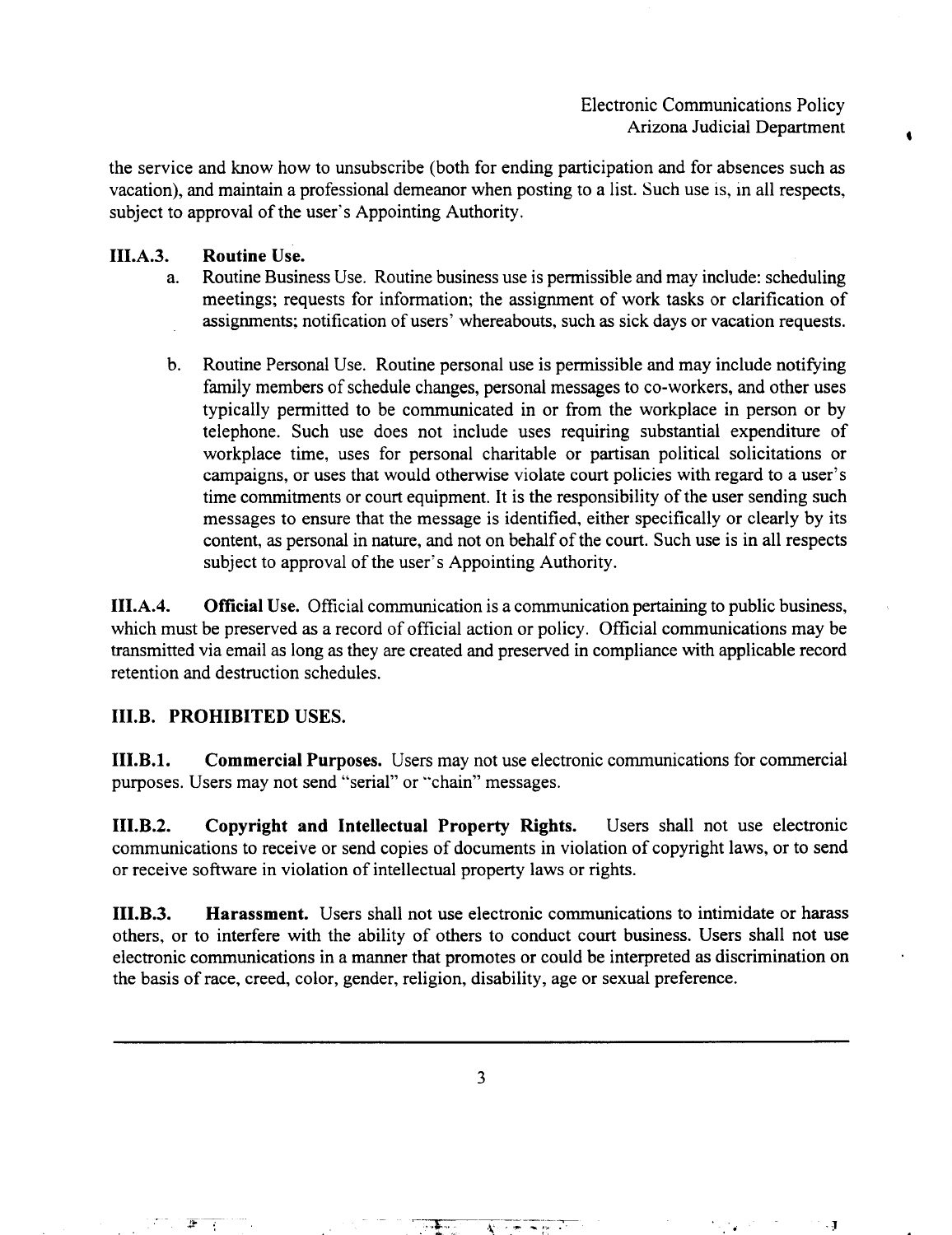III.B.4. Identification. Users shall clearly identify themselves in any electronic communication. and shall not construct an electronic message or communication so as to appear to be from anyone other than the user.

I1I.B.S. Unauthorized Access. Users may not capture and "open" electronic communications except as required in order for authorized staff to diagnose and correct delivery problems. and may not obtain access to the files or communications of others unless doing so serves a legitimate business purpose.

III.B.6. Confidentiality. AJIN users have no expectation of privacy. Even though users routinely use email as a form of communication to discuss ideas and pending cases, this form of communication can not be considered secure and no message should be considered absolutely confidential. Electronic mail, particularly when sent via the Internet, should be regarded as an unsecured medium. More information about electronic mail (including copies of the content of messages) is routinely recorded than may be recorded using other communications media. A broader. less controlled set of people may have or gain access to electronic mail, and messages may be misdelivered or forwarded in an instant.

The confidential or privileged status of a communication is determined by Court rule or order. or by statute, and may include such matters as communications relating to employee performance or discipline. and judicial or attorney work product. It is the user's responsibility to carefully consider the confidentiality requirements of an electronic communication before it is transmitted.

I1I.B.7. Software. Users may not use AJIN electronic messaging or communications systems to download software, unless they comply with established AJIN policies for approval of loading or operating software on court-provided computers. verification of proper licensing, and scanning for computer viruses.

III.B.S. Adherence to Security Restrictions on Systems and Data. Users shall not attempt to gain unauthorized access to data, to breach or evade any security measures on any electronic communication system, or to intercept any electronic communication transmissions without proper authorization.

# III.C. RESPONSIBLE USE OF THE INTERNET.

III.C.l . Professionalism. Use of the Internet shall be professional and business-like. Such use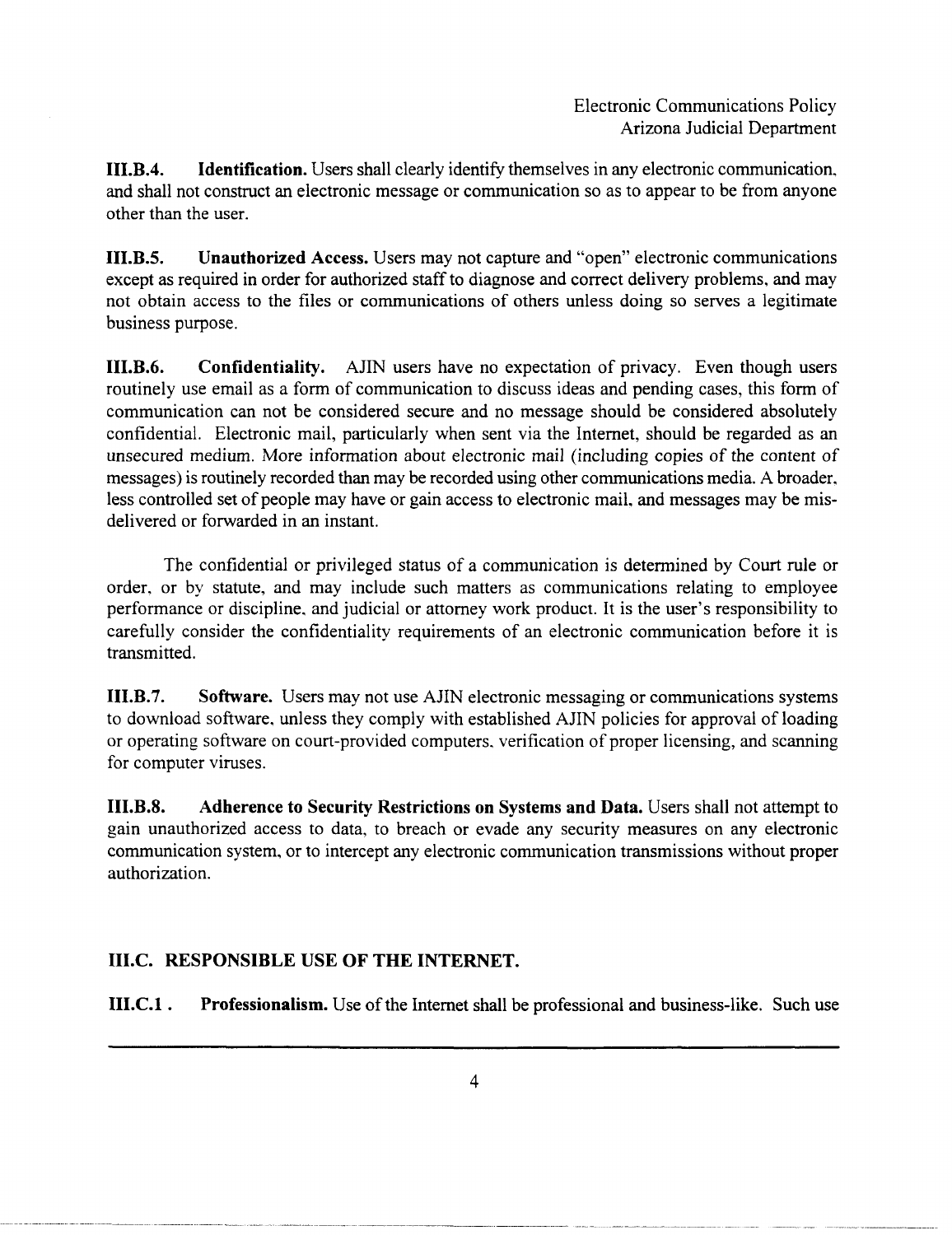should withstand public scrutiny without embarrassment to the court, the judicial branch. other users, and the public.

III.C.2. Professional use. It is permissible to use AJIN's Internet access for limited professional purposes with the approval of the Appointing Authority. Approved professional uses may include participation in professional associations, continuing education, scholarly publication, legal research related to the court, the judicial branch, or a user's professional duties. Such use is, in all respects, subject to approval of the user's Appointing Authority.

#### III.C.3. Routine use.

a. Routine Business Use. Routine business use is permissible and may include. but is not limited to: locating information on a particular topic for work-related use, accessing other courts' information and sites, accessing information by various professional organizations.

b. Routine Personal Use. Routine personal use is permissible and may include using the Internet for the location of information relating to personal interests. Such use does not include uses requiring substantial expenditure of workplace time, uses for personal charitable or partisan political solicitations or campaigns, or uses that would otherwise violate court policies with regard to user time commitments or court equipment. It is the responsibility of the user using the Internet to ensure that the use complies with all current policies. Such use is, in all respects, subject to approval of the user's Appointing Authority.

III.C.4. User's personal computer. Those users who bring their own personal computers to work and access the Internet from those computers, as well as those who access email and the Internet from remote locations via any dial-up connection through AJIN, will be subject to these policies as well.

## III.D. PROHIBITED USES.

III.D.l. Commercial purposes. Users may not use the Internet for commercial purposes.

III.D.2. Copyright and intellectual property rights. Users shall not use the Internet resources provided by the court in violation of copyright laws, or to download or receive software in violation of intellectual property laws or rights.

III.D.3. Harassment. Users shall not use the Internet access provided by the AJIN to intimidate or harass others, or to interfere with the ability of others to conduct court business. Users shall not use the Internet access provided by AJIN in a manner that promotes discrimination on the basis of race, creed, color, gender, religion, disability, or sexual preference.

 $\overline{\phantom{a}}$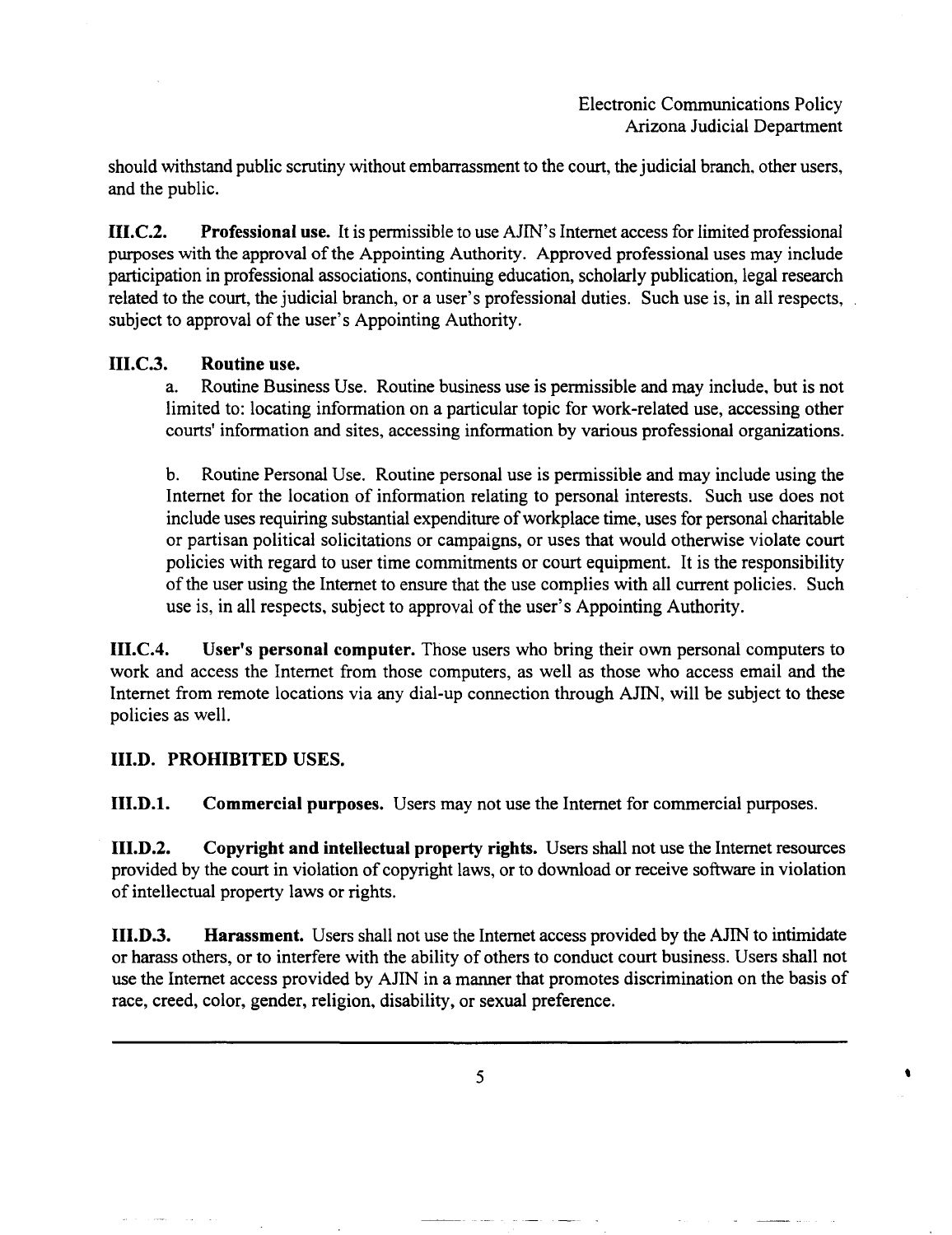III.D.4. Other. Users shall not use the Internet access provided by AJIN for connecting to, posting, or downloading pornographic, offensive, or other material that is inappropriate for the workplace or violates the code of conduct. equal employment opportunity or sexual harassment policies.

III.D.S. Software. Users may not use the Internet access provided by AJIN to download software, unless they comply with established policies for approval of loading or operating software on Court-provided computers, verification of proper licensing, and scanning for computer viruses.

III.D.6. Unauthorized access. Users may not obtain access to the files or communications of others for any purpose unless doing so serves a legitimate business purpose.

III.D.7. Adherence to security restrictions on systems and data. Users shall not attempt to gain unauthorized access to data or to breach or evade any security measures.

# IV. ELECTRONIC COMMUNICATIONS AND INTERNET TECHNOLOGY MANAGEMENT RESPONSIBILITIES.

# IV.A. ELECTRONIC COMMUNICATIONS AND INTERNET MANAGEMENT.

IV.A.I. Management. The Administrative Office of the Courts manages the computers and the AJIN network on which the Court's electronic communications and Internet access are conducted, and has certain rights to software and data residing on, developed on, or licensed for the Court's computers and networks. AJIN management has the responsibility to administer, protect, and monitor the aggregation of computers, software, and networks operating within the AJIN network.

IV.A.2. Use for Court Purposes. The Appointing Authority has the responsibility of ensuring, through appropriate policies and procedures, that electronic communications, information technology resources and Internet access used by courts under his/her administrative jurisdiction are used to support activities connected with the business of the Court and the judicial branch.

IV.A.3. Use of Software and Data Files. It is the responsibility of each user to learn to use electronic communications software, data files, and Internet resources correctly and efficiently.

IV.A.4. Equitable Use of Resources. AJIN management has the responsibility to manage electronic communications information technology resources and Internet access to ensure that court users have equitable access to these resources. AJIN management may occasionally need to restrict use of shared communications systems, including requiring users to refrain from using any software program, communications practice, or database that is unduly resource-intensive.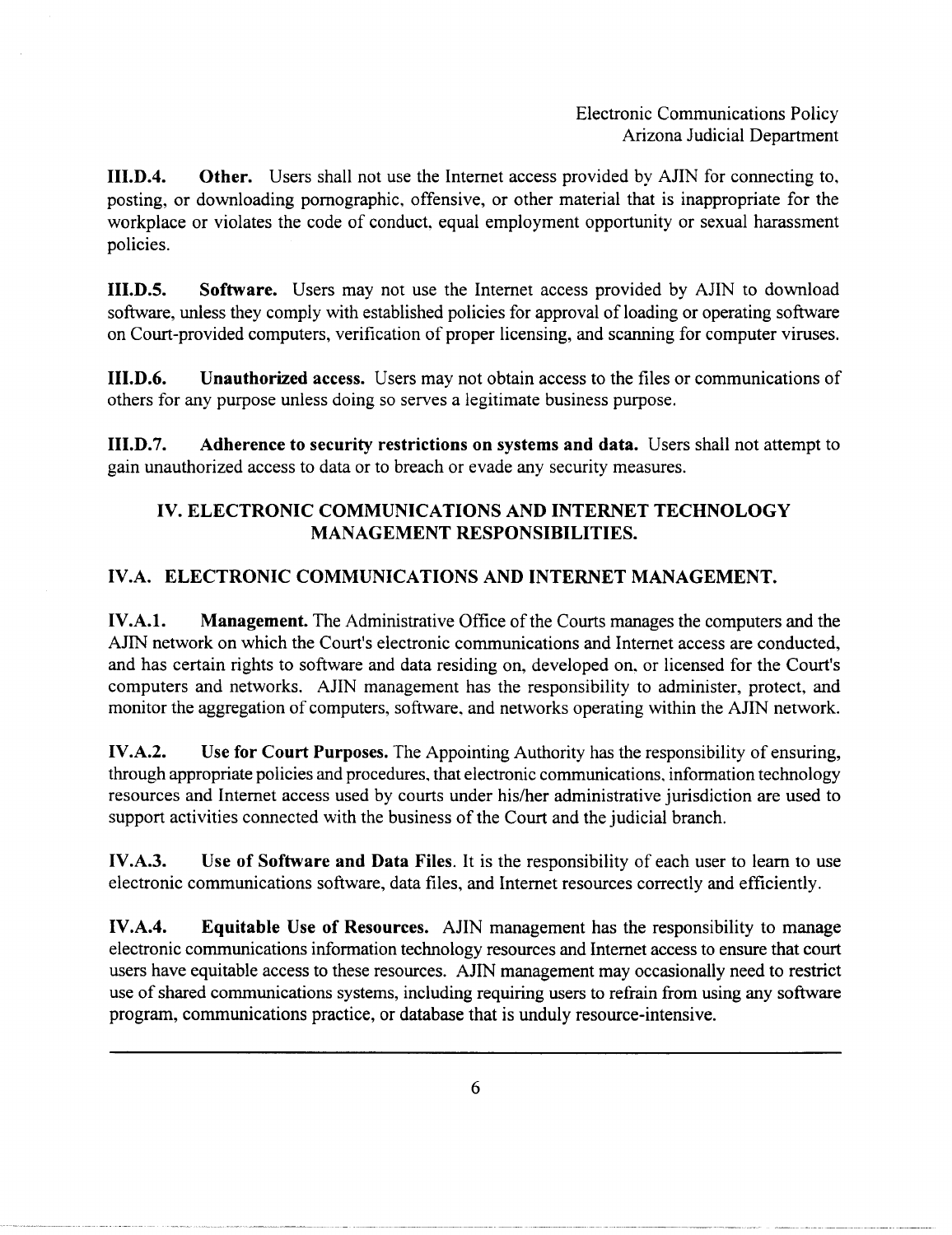IV.A.S. Efficient Use of Resources. It is the responsibility of users to use electronic communications media and the Internet efficiently, to avoid wasting or overburdening the Arizona Judicial Department's network computing resources. Users should accept limitations or restrictions on file storage space, usage time, or amount of resources consumed, when asked to do so by systems administrators. In particular, users should carefully consider and appropriately limit the use of groups to send messages to multiple recipients, sending of announcements, and appending large text or graphics files.

IV.A.6. Policies and Procedures. Appointing Authorities have the responsibility to communicate the Arizona Judicial Department's electronic communications, Internet access, information technology policies. and user responsibilities, systematically and regularly to all of their users.

IV.A.7. Monitoring Effectiveness of Policies and Procedures. AJIN management shall monitor the application and effectiveness of electronic communications and information technology policies, and use of the Internet and propose changes in policy as events or technology warrant.

## IV.B. SECURITY AND PRIVACY.

IV.B.l. Security Procedures. AJIN management shall establish and support reasonable standards and procedures for security of electronic data and information produced, used, or distributed in the Arizona Judicial Department, and to ensure the integrity and accuracy of data the Court maintains.

IV.B.2. Protection Against Unauthorized Use. All users have the responsibility to protect AJIN's computers, networks and data from destruction, tampering, and unauthorized inspection and use. It is the responsibility of each user to establish appropriate passwords for the user's account in the first instance. to change passwords periodically as may be required by network system administrators, to avoid sharing or disclosing passwords to others, and to prevent unauthorized or inadvertent access by others to their computers and files.

IV.B.3. Protection Against Data Loss. AJIN management has the responsibility to ensure that the AJIN's computer systems do not lose important data due to hardware, software, or administrative failures or breakdowns. Authorized systems administrators or technical personnel may occasionally need to examine the contents of particular data files to diagnose or correct problems.

IV.B.4. Encryption. Only specified forms of encryption are permitted. AJIN email users may encrypt their electronic mail and files only with the use of software approved by AJIN management. Encryption may only be used for specialized transactions and only with express approval of the

7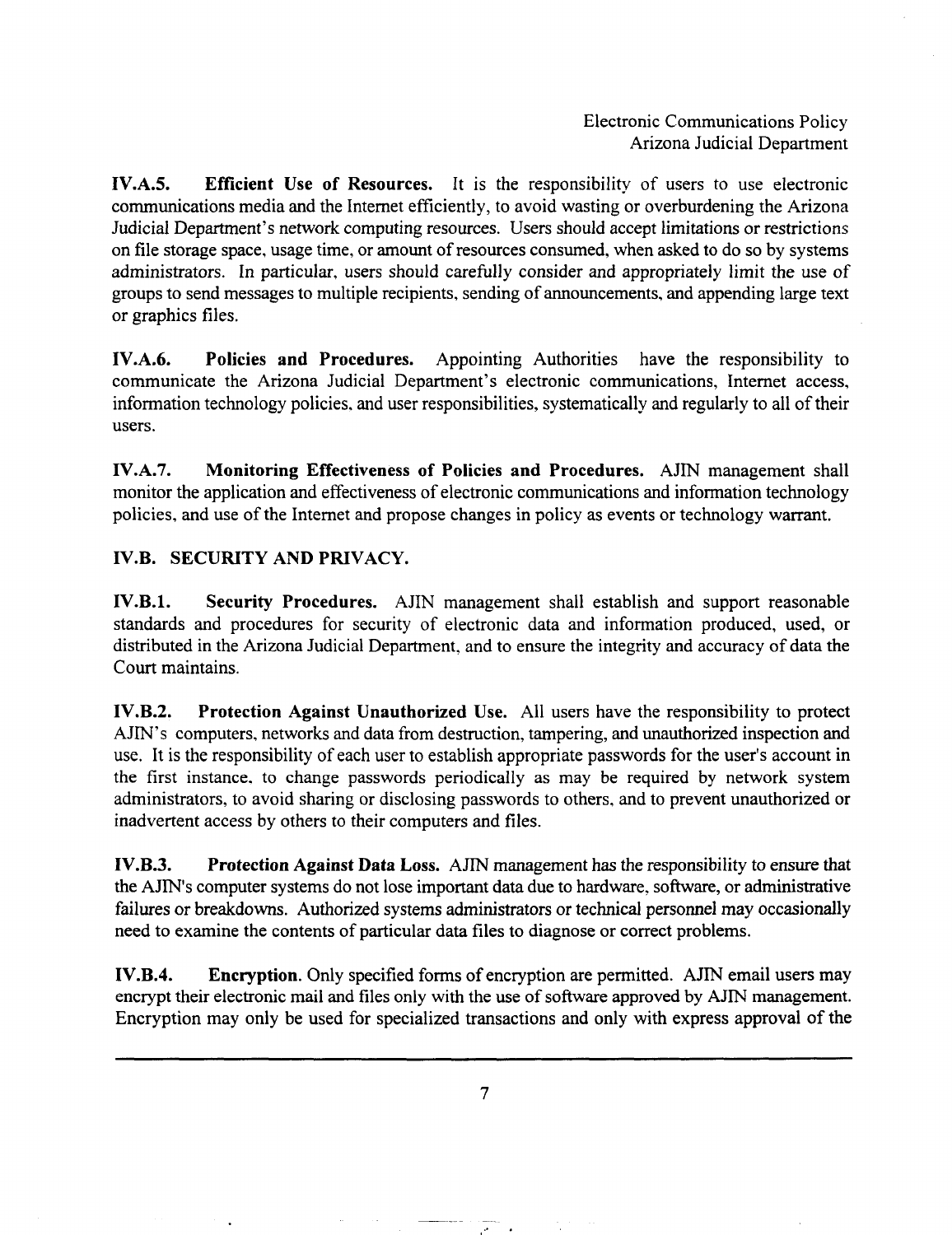court's Appointing Authority. The encryption key to the software must be retained by AJIN management to access encrypted messages, which may limit the degree of privacy protection provided by such encryption.

# IV.C. COURT ACCESS AND DISCLOSURE.

IV.C.l. Monitoring of Electronic Communications. AJIN management will not engage in the systematic monitoring of electronic mail messages, the electronic records created by use of e-mail systems, or other electronic files created by users.

IV.C.2. Monitoring of Internet access. AJIN management will engage in the systematic monitoring of Internet access and amount of time spent on the Internet by users. Monitoring will primarily be for the purpose of supporting the management responsibilities related to the equitable and efficient use of resources, but may also include monitoring of unlawful activity, conduct that would adversely reflect on the court, or other violation of this policy if detected or suspected.

IV.C.3. Access. AJIN management reserves the right to permit authorized staff to access and disclose the contents of electronic messages, provided that it follows appropriate procedures, in the course of an investigation triggered by indications of user misconduct, as needed to protect health and safety, as needed to prevent interference with the mission of the courts, to protect system security, comply with legal process or fulfill court obligations to third parties, protect the rights or property of the courts, or as needed to locate substantive information required for court business that is not more readily available by some other means.

IV.C.4. Limitations on Disclosure and Use of Information Obtained by Means of Access or Monitoring. The contents of electronic communications, properly obtained for legitimate business purposes, may be disclosed without permission of the user. The Arizona Judicial Department will attempt to refrain from disclosure of particular messages if disclosure could create personal embarrassment. unless such disclosure is required to serve a specific business purpose, satisfy a legal obligation, or to appropriately respond to requests for records disclosure under state or federal laws governing public access to records.

# IV.D. PUBLIC ACCESS AND DISCLOSURE.

IV.D.l. Public Records. Electronic mail messages and files should be stored, preserved, and made retrievable according to law and policies and procedures defining the public record status of the data. The designations in section III(A) of this policy should be kept in mind when creating mail messages, but materials in all categories could be released to the public if it is determined that the information is not exempt from disclosure.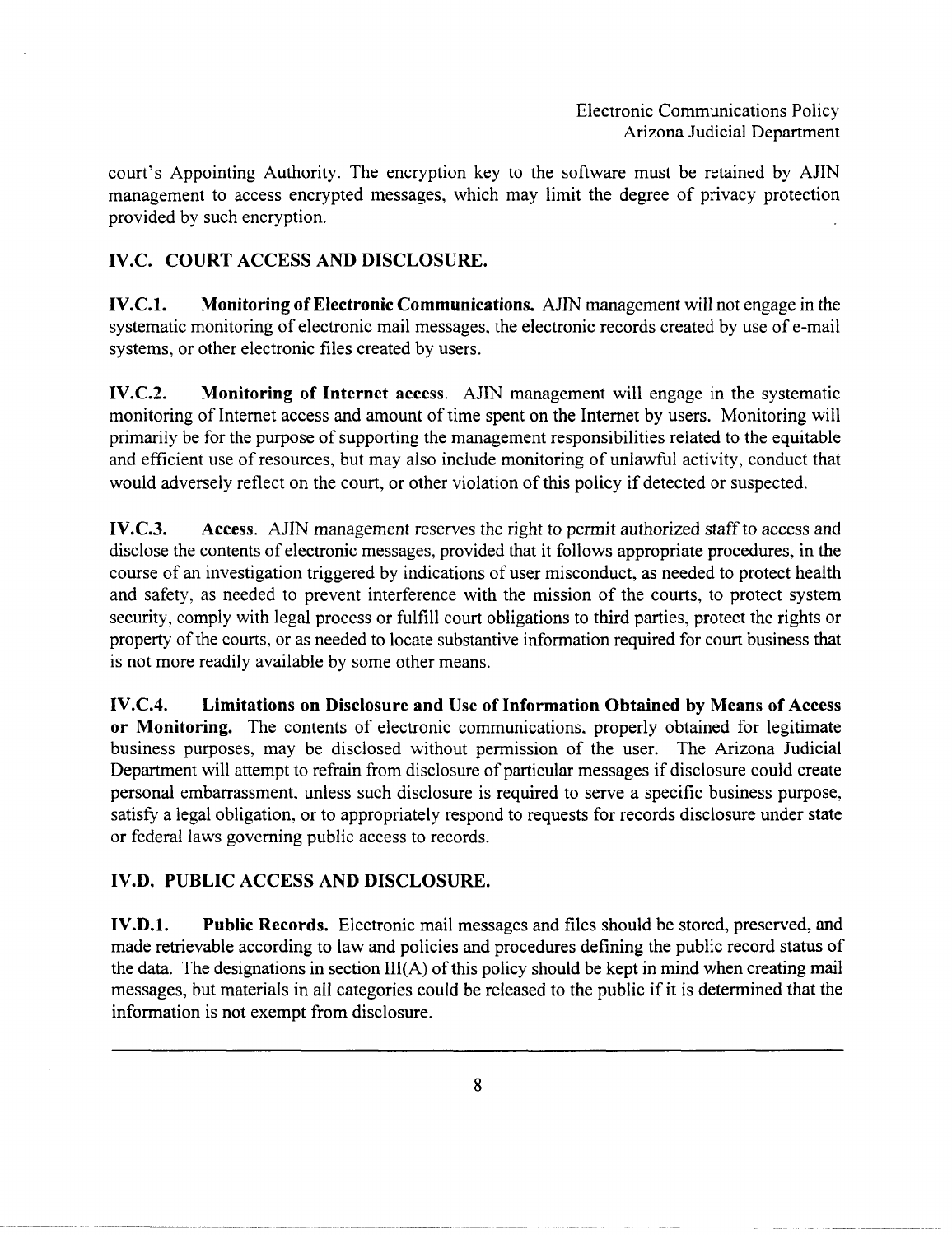•

 $\sim$ 

IV.D.2. Public Access to Court Records. The public record status of court records and communications is detennined by Rule 123 of the Arizona Rules of the Supreme Court, *In the Matter of Public Access to Court Records* (as modified or superseded by future rules). This rule governs access to the records of all courts and administrative offices of the judicial department of the State of Arizona.

IV.D.3. Public Access Address. The Arizona Judicial Department, or AJIN management on its behalf, shall provide, publish and maintain an electronic mail address for public access to courts. preserving the confidentiality of judicial officers and court management addresses, as needed, and providing a single point of access for electronic public inquiries.

#### IV.E. E-MAIL RECORDS RETENTION AND DISPOSITION.

IV.E.l. Records Retention and Disposition. Email communications will be retained and disposed of pursuant to an approved retention schedule and consistent with Rule 123 of the Arizona Rules of the Supreme Court

IV.E.2. Procedures. AJIN management has the responsibility to establish or modify, as needed, in light of the retention schedule, reasonable standards and procedures for maintaining and purging backups of electronic data and information prepared in or transmitted by electronic mail.

## V. POLICY ENFORCEMENT.

V.A. When necessary to enforce the Arizona Judicial Department's rules or policies, an authorized administrator may disable network connections by certain computers, require adequate identification of computers and users on the network, undertake audits of software or information on shared systems, or take steps to secure compromised computers that are connected to the network.

V.B. Appropriate disciplinary action will be taken against individuals found to have engaged in prohibited use of the AJIN's electronic communications resources. Such action may include, but is not limited to, loss of access to the electronic communications, computer, or network resources, as well as any other appropriate disciplinary action.

V.C. For authorized non-court users using AJIN's electronic communications resources, prohibited or inappropriate use may result in possible legal sanctions or cancellation or nullification of the contract.

V.D. Users are expected to cooperate with authorized investigation of technical problems, and of possible violations of this policy. Failure to do so may be grounds for disciplinary measures.

9